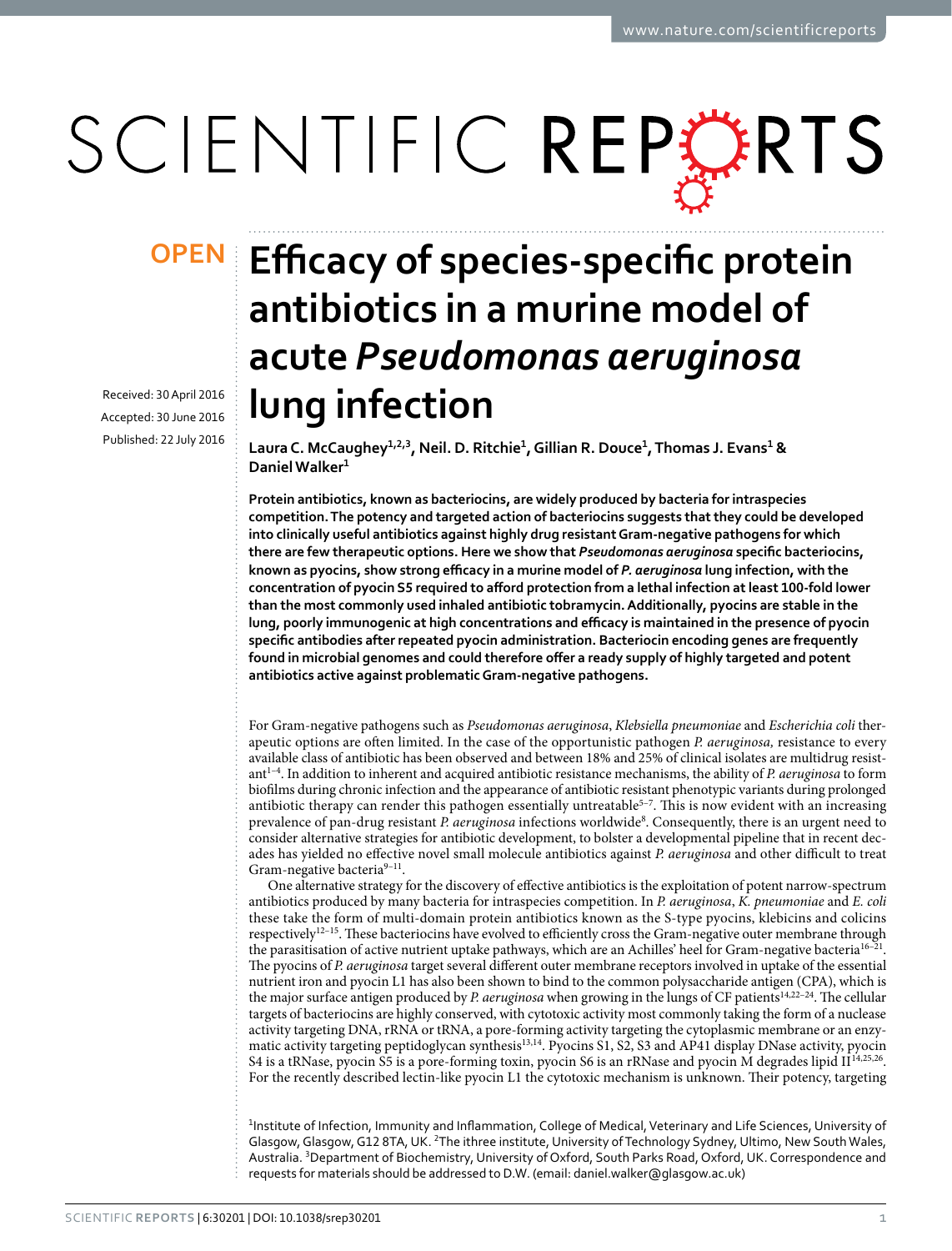

<span id="page-1-0"></span>**Figure 1. Pyocins are stable and do not cause inflammation or tissue damage in the murine lung.** (**a**) Spot tests to determine stability of pyocins (75μg) in lung tissue (24h after administration) against *P. aeruginosa* P8 (*P. aeruginosa* P17 for pyocin S2). Five microlitres of homogenised post-caval lobe lung section in 100μl of PBS was spotted onto a growing lawn of *P. aeruginosa*. The presence of clear zones indicates pyocin activity in the lung tissue and that pyocins are stable and still active *in vivo* for 24h. (**b**) Hematoxylin and eosin (H&E) staining of paraffin-embedded sections of pyocin (75μg) treated lung. Lack of inflammation or neutrophil influx are noted. All magnifications  $\times 10$ .

of essential nutrient uptake systems and active uptake across the outer membrane makes them ideal antibiotic candidates for the treatment of *P. aeruginosa* infection.

In this work we show that pyocin S2, pyocin AP41, pyocin S5 and pyocin L1 delivered directly to the murine lung display strong efficacy against diverse strains of *P. aeruginosa* in a murine model of acute *P. aeruginosa* lung infection. Furthermore, pyocin S5 is several orders of magnitude more potent than tobramycin and also offers protection against a lethal *P. aeruginosa* infection in the presence of pyocin S5-specific antibodies.

#### **Results**

**Pyocins are stable in the murine lung.** To determine if pyocins can be effectively delivered to the lungs and are stable in this environment, recombinant pyocins S2, S5, AP41 and L1 (75μg), were administered intranasally to healthy C57/BL6 mice  $(n=3)$ . After a 24 h incubation period, the postcaval lobe was removed from treated mice, homogenised and tested for the presence of active pyocin. Killing of *P. aeruginosa* was detected in lung homogenates from pyocin L1, S2 and S5 treated mice. Activity for pyocin AP41 was not detected, which could indicate this pyocin may be degraded *in vivo* ([Fig. 1a](#page-1-0)). To investigate the effects of a single administration of pyocin on the host, pyocins S2, S5, AP41 and L1 (75μg) were administered intranasally and after 24h pyocin treated lungs were fixed using formalin  $(n=4)$ . Lung tissues visualised using hematoxylin and eosin staining were then scored for peribronchial infiltrate and alveolar macrophage involvement. The pyocin treated lungs showed no evidence of inflammatory infiltrate and were indistinguishable from the PBS treated lungs [\(Fig. 1b\)](#page-1-0).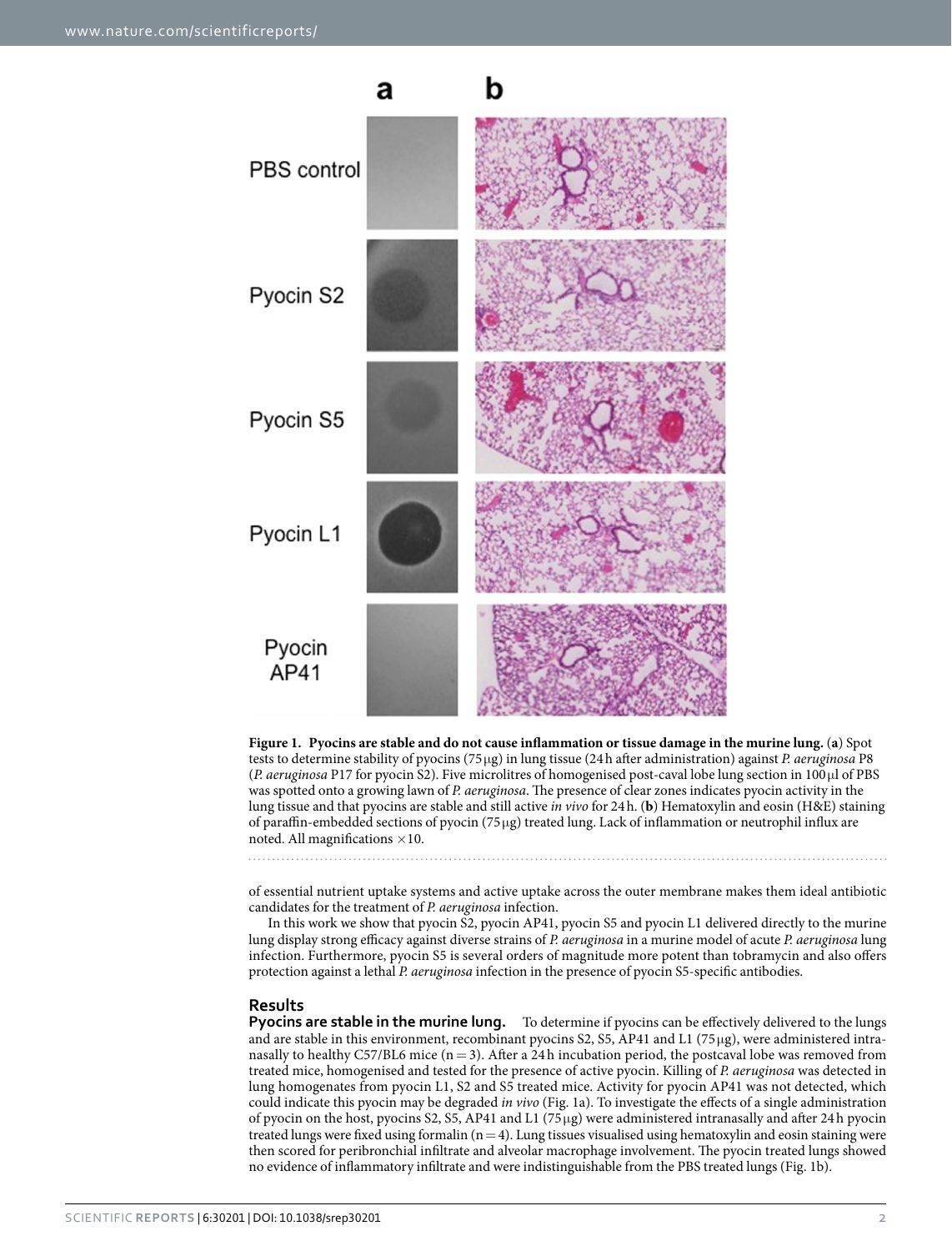

<span id="page-2-0"></span>

**Pyocins can afford protection against lethal** *P. aeruginosa* **infections.** To determine if pyocins are sufficiently active in the lung to reduce bacterial load, pyocins S2, S5, AP41 and L1 (75μg) or PBS for control mice, were administered intranasally 1 h post-infection with a normally lethal dose (approx  $1 \times 10^7$  CFU) of *P. aeruginosa* P8, a non-mucoid aztreonam-resistant isolate from a cystic fibrosis (CF) patient. In these experiments mice were culled at 4.5 h post-infection and bacterial counts from lung homogenates were compared to PBS-treated controls. Pyocin S5 showed greatest efficacy in reducing bacterial numbers and viable bacteria were recovered from only three out of six pyocin S5 treated mice ([Fig. 2a](#page-2-0)). Pyocins L1, S2, and AP41 significantly reduced the bacterial load by approximately 20-, 80- and 130-fold, respectively ([Fig. 2a\)](#page-2-0). This experiment was repeated and again all pyocin treated groups showed significantly reduced bacterial counts (Figure S1a).

To determine if pyocin treatment affords protection against a lethal *P. aeruginosa* infection, mice (n=6) were similarly infected with *P. aeruginosa* P8 and treated 1h post-infection with pyocins S2, S5, AP41 and pyocin L1 (75μg). All PBS-treated mice were culled at 4.5h post-infection and all pyocin treated mice survived to the endpoint of the experiment at 24h. In this experiment, pyocin S5 again showed the greatest efficacy with no bacteria recovered from any of the six pyocin S5 treated mice. In addition, pyocins S2, L1 and AP41 were also highly effective in this model significantly reducing bacterial counts in excess of 4-log units ([Fig. 2b\)](#page-2-0). This experiment was repeated, all pyocin treated mice survived to 24 h and bacterial counts were similarly significantly reduced (Figure S1b). Thus, pyocins are highly effective in reducing bacterial load in the lung and are able to afford protection against a lethal *P. aeruginosa* infection when administered post-infection. In similar experiments in which mice were pre-treated with pyocin 6h prior to infection, pyocins were shown to be similarly effective in reducing bacterial numbers and in protecting against a normally lethal *P. aeruginosa* infection (Figure S2a,b).

Since strains of *P. aeruginosa* are phenotypically diverse, we tested the efficacy of the pyocins against three additional isolates. Including *P. aeruginosa* P8 the phenotypes covered, using the minimal number of strains so as to reduce animal numbers, were mucoid, non-mucoid, drug-resistant, environmental and clinical: *P. aeruginosa* P17 and *P. aeruginosa* P5 (mucoid), both from CF patients and *P. aeruginosa* E2, an environmental isolate. Pyocin S2 was not active against *P. aeruginosa* P5 or *P. aeruginosa* E2 *in vitro*, therefore was not used to treat these strains *in vivo* and similarly pyocin L1 was not used against *P. aeruginosa* P17. Pyocin S5, L1 and S2 treated mice infected with *P. aeruginosa* P17, P5 or E2 all survived until the endpoint of the experiment (24h) and viable bacteria counts were either reduced to low levels or absent (Table S1). In contrast, treatment of *P. aeruginosa* E2 with pyocin AP41 failed to afford protection and these mice were culled at 5.5h post-infection. However, pyocin AP41 treatment was successful for *P. aeruginosa* P5 infected mice and for five out of six of the *P. aeruginosa* P17 infected mice. Thus, pyocins show strong efficacy against diverse strains of *P. aeruginosa* with pyocin S5 treatment displaying the largest effect on reducing bacterial load.

**Pyocin tolerance and mitigation strategies.** To determine if pyocin tolerance or resistance was acquired upon pyocin treatment *in vivo,* viable bacteria recovered from mice that survived infection to the 24h end-point, in all acute infection experiments discussed in this work, were tested for pyocin susceptibility. From these experiments no pyocin resistant colonies were isolated. However, we obtained a single isolate (P8AP41T) from a pyocin AP41 treated mouse that showed increased tolerance (approximately 1000-fold) to pyocin AP41. The sensitivity of P8AP41T to pyocins S5 and L1 was similar to the parent strain P8 ([Fig. 3a](#page-3-0)). *In vivo* mice  $(n=6)$ infected with P8AP41T and treated with pyocins L1, S2, S5 and AP41 survived until the endpoint of the experiment at 24 h and bacterial numbers were significantly reduced from lung homogenates relative to PBS-treated controls, which were culled at 6h post-infection ([Fig. 3b\)](#page-3-0). Thus, a pyocin AP41-tolerant mutant can still be successfully treated with pyocin AP41 at high concentrations despite pyocin susceptibility testing showing that this strain remained tolerant to pyocin AP41 during infection [\(Fig. 3a](#page-3-0)).

As all four pyocins used in this study parasitise different receptors in *P. aeruginosa* an obvious strategy to prevent the occurrence of pyocin resistance is to use 'pyocin cocktails' consisting of two or more pyocins in combination. The following pyocin combinations were tested: L1/S2, L1/AP41, S2/AP41 and L1/S2/AP41 with 7.5μg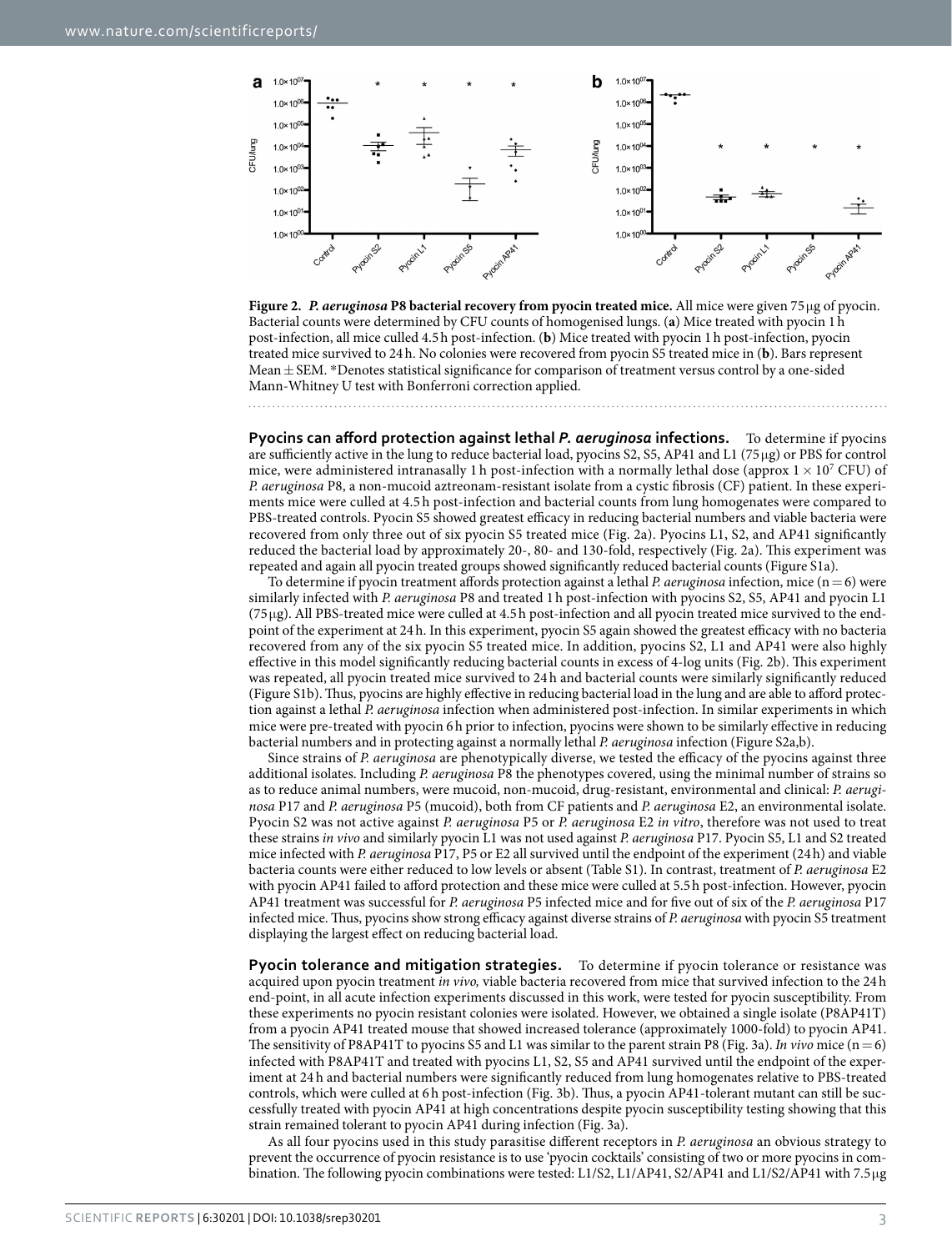

<span id="page-3-0"></span>



<span id="page-3-1"></span>**Figure 4. Comparison of pyocin S5 and tobramycin efficacy.** Bacterial counts were determined by CFU counts of homogenised lungs. (**a**) Mice treated 1h post-infection, S5–750 pg and tobramycin–7.5μg mice survived to 24h. All other mice culled 5.5 h post-infection. Bars represent Mean $\pm$ SEM. \*Denotes statistical significance for comparison of treatment versus control by a one-sided Mann-Whitney U test with Bonferroni correction applied.

of each pyocin. PBS control mice were culled 4.5h post-infection and all pyocin treated mice survived until 24h. Viable bacteria were recovered at a low level from pyocin treated mice and for the combination of L1/S2/AP41, bacteria were recovered from only one of six treated mice, indicating that pyocin combinations show enhanced efficacy over the use of individual pyocins [\(Fig. 3c\)](#page-3-0).

#### **Pyocin S5 shows improved killing of** *P. aeruginosa* **in the murine lung compared to tobramy-**

**cin.** To compare pyocin efficacy directly with a current frontline treatment, we compared pyocin S5 with tobramycin, which is the most commonly used inhaled treatment for *P. aeruginosa* lung infection in patients with CF. To determine the relative potency of pyocin S5 compared to tobramycin, *P. aeruginosa* P8 infected mice (n= 6) were treated with pyocin S5 (750 pg or 7.5 pg) or tobramycin (7.5 μg or 75 ng). Groups treated with 750 pg of pyocin and 7.5μg of tobramycin survived to 24h and had significantly reduced bacterial counts compared to the PBS controls [\(Fig. 4](#page-3-1)). All other groups were culled 5.5h post-infection due to the severity of the infection. These results show that the lowest dose tested at which pyocin S5 is effective was 750 pg and the lowest dose tested at which tobramycin is effective was 7.5μg. Therefore, pyocin S5 is between 100-fold and 1,000,000-fold more potent than tobramycin in this model of infection.

After ascertaining that pyocin S5 is effective in this model at a concentration lower than 1 nM, we tested the efficacy of pyocins S2, L1 and AP41 at lower concentrations than previously used (7.5μg and 750 ng). Against *P. aeruginosa* P8, the minimum effective dose of pyocins S2 and AP41 is ≤750 ng and the minimum effective dose of pyocin L1 is between 7.5μg and 750ng (Table S2).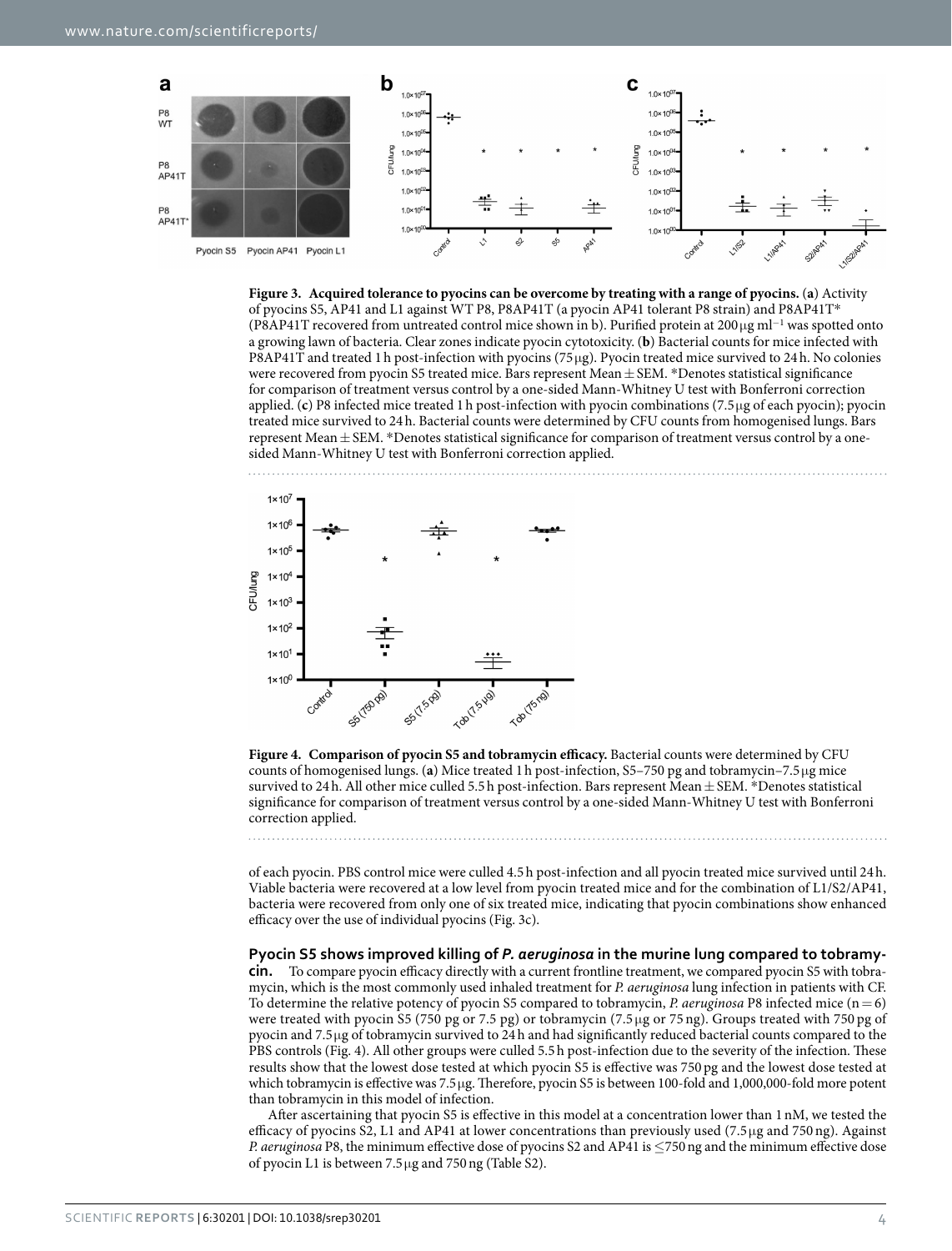

<span id="page-4-0"></span>**Figure 5. Pyocin S5 can afford protection against lethal** *P. aeruginosa* **infections in the presence of pyocin S5 antibodies.** (**a**) Bacterial counts were determined by CFU counts from homogenised lungs. Multiple doses of pyocin S5 (75μg/dose) were administered intranasally three times, two weeks apart over four weeks. At thirteen weeks, mice were infected with *P. aeruginosa* P8 and treated with pyocin S5 (75μg) or PBS intranasally 1h post-infection. Bars represent Mean±SEM of counts from 5 animals. \*Denotes statistical significance for comparison of treatment versus control by a one-sided Mann-Whitney U test with Bonferroni correction applied. (**b**) Pyocin S5-specific IgG and IgA serum levels for mice repeatedly exposed to pyocin S5 or PBS (as described in a). The control group were immunized subcutaneously (S.C.) with pyocin S5 (75ug/dose) in Freunds complete/incomplete adjuvant on three occasions, two weeks apart. No pyocin S5-specific IgA was detected in any of the animals tested. Bars represent Mean $\pm$  SEM calculated from the serum of 5 animals per group. (**c**,**d**) as for (**a**,**b**) except mice were repeatedly exposed to pyocin S5 via the intraperitoneal (I.P.) route prior to intranasal pyocin S5 or PBS treatment. The pyocin S5-specific IgG levels in (**d**) were very low in the pyocin S5 only group (1000-fold less than the Freunds complete/incomplete control group) and no pyocin S5 specific IgA was detected.

**Pyocin S5 can afford protection against lethal** *P. aeruginosa* **infections in the presence of pyocin S5 antibodies.** To ascertain if repeated exposure to pyocins gives rise to an antibody response that is detrimental to treatment, mice were repeatedly exposed to high doses (75 μg) of pyocin S5 (100,000 times the effective therapeutic dose of pyocin S5 in this model). Pyocin S5 was administered three times, with two weeks between each administration, either via the intranasal route (I.N.) or the intraperitoneal (I.P.) route. Thirteen weeks after the first treatment, mice (n=5) were infected intranasally with *P. aeruginosa* P8 (I.N. group infected with  $1.4 \times 10^7$  CFU; I.P. group infected with  $5.0 \times 10^6$  CFU) and treated intranasally 1 h post-infection with 75 µg of pyocin S5 or PBS. A control group administered only PBS, intranasally prior to infection was also included.

For the I.N. groups, all pyocin S5 treated mice survived to the 24 h time-point, while all PBS-treated mice were culled 5h post-infection due to severity of symptoms. The bacterial load of the lungs was determined and no viable bacteria were recovered from any of the pyocin S5 treated mice [\(Fig. 5a](#page-4-0)). The levels of pyocin-S5 specific IgG and IgA were analysed for each mouse. There were no pyocin S5-specific IgA antibodies detected in these mice however, there were low levels of pyocin S5-specific IgG present in the mice previously exposed to pyocin S5 (10-fold less than that observed in control animals which were immunized with pyocin S5 using Freunds complete/incomplete adjuvant) ([Fig. 5b](#page-4-0)).

All mice exposed to pyocin S5 via the I.P. route and whose infection was subsequently treated with pyocin S5 survived to the 24 h time-point. In contrast, animals exposed to pyocin S5 parenterally whose infection was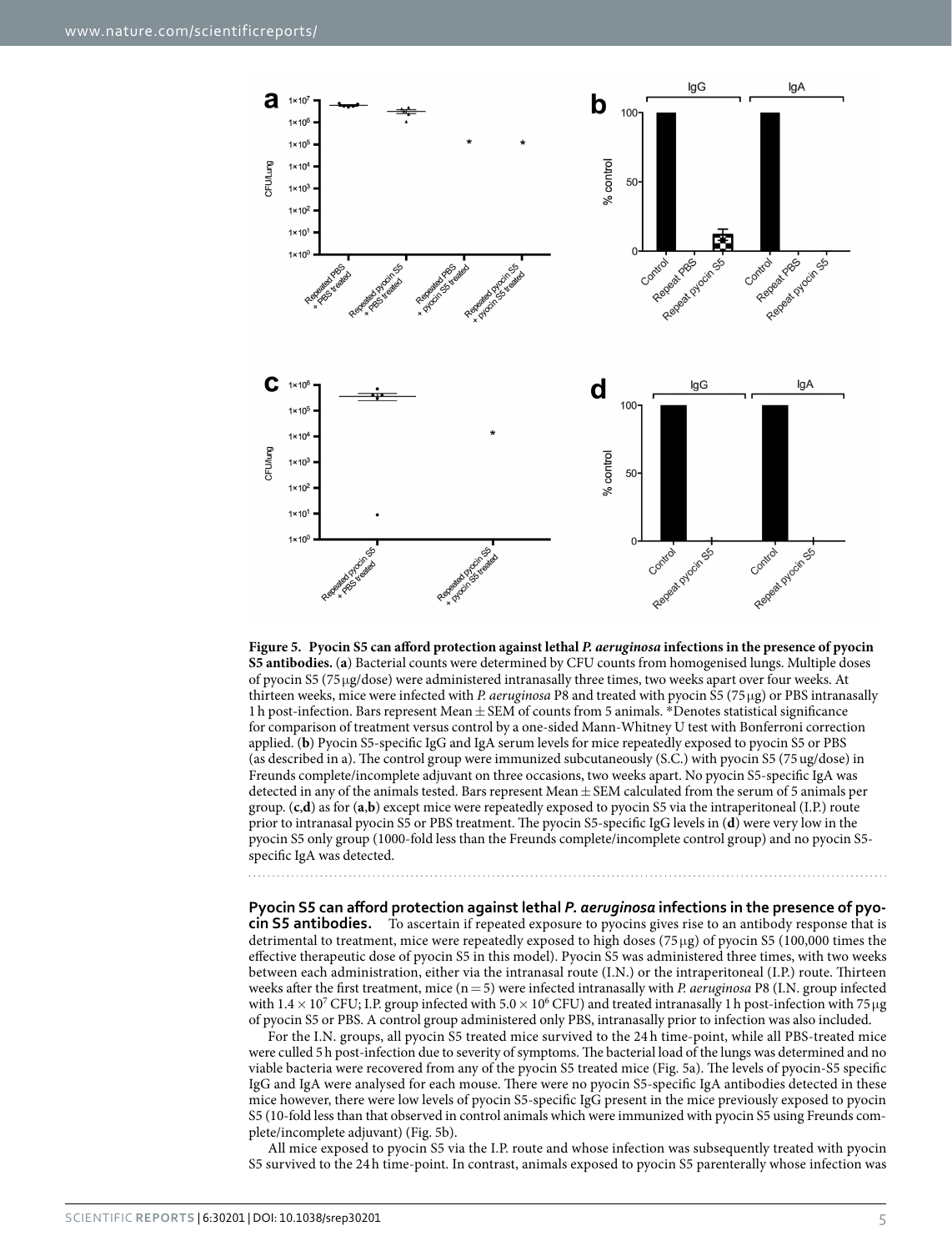treated with PBS were culled 5 h post-infection due to the severity of symptoms. As described above, no viable bacteria were recovered from the lungs of pyocin S5 treated mice [\(Fig. 5c\)](#page-4-0). The pyocin S5-specific IgG levels were very low in the pyocin S5 only group (1000-fold less than the Freunds complete/incomplete control group) and no pyocin S5-specific IgA was detected ([Fig. 5d](#page-4-0)). Thus, repeated administration of pyocin S5 at 100,000 times its effective dose either by the I.N. or I.P. routes was very poorly immunogenic, with only small amounts of pyocin-specific IgG being produced. Moreover, even in the presence of these low levels of antibody, pyocin S5 remained highly effective in treating bacterial infection.

#### **Discussion**

The development of bacteriocins as novel therapeutics for the treatment of problematic Gram-negative bacteria has been widely discussed over the last decad[e14](#page-6-6)[,27–31](#page-7-1). In this work, several different *P. aeruginosa*–specific pyocins were highly effective at reducing bacterial load and affording protection in a lethal *P. aeruginosa* model of acute pneumonia when delivered directly to the murine lung. Pyocins remained stable and retained activity for a minimum of 24h in this location. Moreover, pyocin-specific antibody production did not appear to affect the efficacy of the aforementioned pyocin.

In addition to their potency, the species-specificity of these antibiotics is a desirable trait for two reasons. Firstly, unlike broad-spectrum antibiotics, the lack of selective pressure will limit the development of antibiotic resistance within the microbial population and secondly, the narrow spectrum of killing provides opportunities to successfully treat bacterial infections whilst leaving the normal bacterial flora intact. Well-established complications associated with antibiotic induced dysbiosis include antibiotic-associated diarrhea and *Clostridium difficile* infection[32,](#page-7-2)[33.](#page-7-3) More recently, microbial imbalances have been suggested to play a role in a range of chronic diseases such as Crohn's disease, diabetes, obesity and rheumatoid arthriti[s34–37.](#page-7-4) The ability to maintain a healthy gut while undergoing antibiotic treatment may not only improve the health of patients, but also the outcome of treatment.

Of the pyocins evaluated in this study, the receptors for pyocins S2 and S5 are known to be the TonB-dependent iron-siderophore receptors FpvAI and FptA<sup>16,17</sup>, respectively, whilst pyocin L1 has been shown to bind the common polysaccharide antigen (CPA) of *P. aeruginosa* lipopolysaccharide<sup>22</sup>. The receptor for pyocin AP41 remains to be identified. FptA and the CPA are known to be widely distributed among strains of *P. aeruginosa*[23](#page-6-11),[24](#page-6-12),[38,](#page-7-5)[39](#page-7-6) and the detection of pyoverdine in the sputa of CF patients suggests that pyoverdine and its receptors FpvAI and FpvAII, play a key role in the infection process in humans<sup>[40](#page-7-7),[41](#page-7-8)</sup>.

Over the last decade pharmaceutical companies have focused on a post-genomic, target driven antibiotic discovery program, with little success and very few small molecule antibiotics making it to market. Most small molecule antibiotics currently used in clinical practice came from the identification and modification of naturally occurring antibiotics. Therefore, returning to the exploitation of natural products is likely to be a more successful route to developing novel antimicrobials.

#### **Methods**

**Cloning and purification of pyocins.** The genes encoding pyocin AP41 and its immunity protein (ImAP41) were amplified from the genomic DNA of *P. aeruginosa* C763 by PCR using primers designed to introduce an NdeI site at the start of the pyocin encoding gene and an XhoI in place of the stop codon of the ImAP41 encoding gene. The PCR product was digested with NdeI and XhoI and ligated into the corresponding sites of the *E. coli* expression vector pET21a to give pETPyoAP41, which encodes pyocin AP41-ImAP41 with a C-terminal His<sub>6</sub>-tag on the immunity protein. The gene encoding pyocin S5 was similarly amplified from the genomic DNA of strain PAO1 and the digested PCR product ligated into pET15b to give pETPyoS5, which encodes pyocin S5 with an N-terminal His<sub>6</sub>-tag. Pyocins AP41 and S5 were overexpressed from *E. coli* BL21(DE3)pLysS carrying the relevant plasmid with initial purification by nickel affinity chromatography. Remaining contaminants were removed by gel filtration chromatography on a Superdex S200 26/60 column (GE Healthcare). Pyocin L1 and the pyocin S2-ImS2 complex were purified as described previously<sup>22,[27](#page-7-1)</sup>. Contaminating lipopolysaccharide was removed using 1ml gravity flow endotoxin removal columns (Thermo Scientific) and proteins were filter sterilised using a  $0.2 \mu$ M syringe filter.

**Pyocin sensitivity assays.** One hundred and fifty microlitres of test strain culture at  $OD_{600} = 0.6$  was added to 6ml of 0.8% agar and poured over an LB agar plate. Five microlitres of each bacteriocin or lung homogenate at varying concentrations was spotted onto the plates and incubated for 24h at 37 °C.

**Ethics statement.** All animal experiments were performed in accordance with the UK Animals (Scientific procedures) Act, authorized under a UK Home Office License and all procedures were approved by the animal project review committee of the University of Glasgow. The project license number assigned by the animal project review committee of the University of Glasgow was 60/4361.

*In vivo* **pyocin efficacy.** For all experiments, six week-old, female, pathogen-free C57/BL6 mice weighing 15–21 g were used (Charles Rivers Laboratories, UK). All animals received food and water *ad libitum* and experimental group sizes were calculated from preliminary experiments (data not shown), which indicated that statistical significance could be determined using groups of 3 to 6 animals. Experimental endpoints were determined by a clinical scoring system (based on a number of physical and behavioral attributes) or culled at the pre-determined 24 h time point. All mice were culled by carbon dioxide asphyxiation. For intranasal delivery, animals were lightly anesthetized using isofluorothane. Mice were inoculated intranasally with 25μl of bacterial culture containing approximately 1× 107 CFU of the selected *P. aeruginosa* strain and/or 25 μl of pyocin/tobramycin by direct application of the solution to both nostrils (12.5μl per nare). The dose of pyocin/tobramycin used was based on mg/kg of the antibiotics in a 25 g mouse.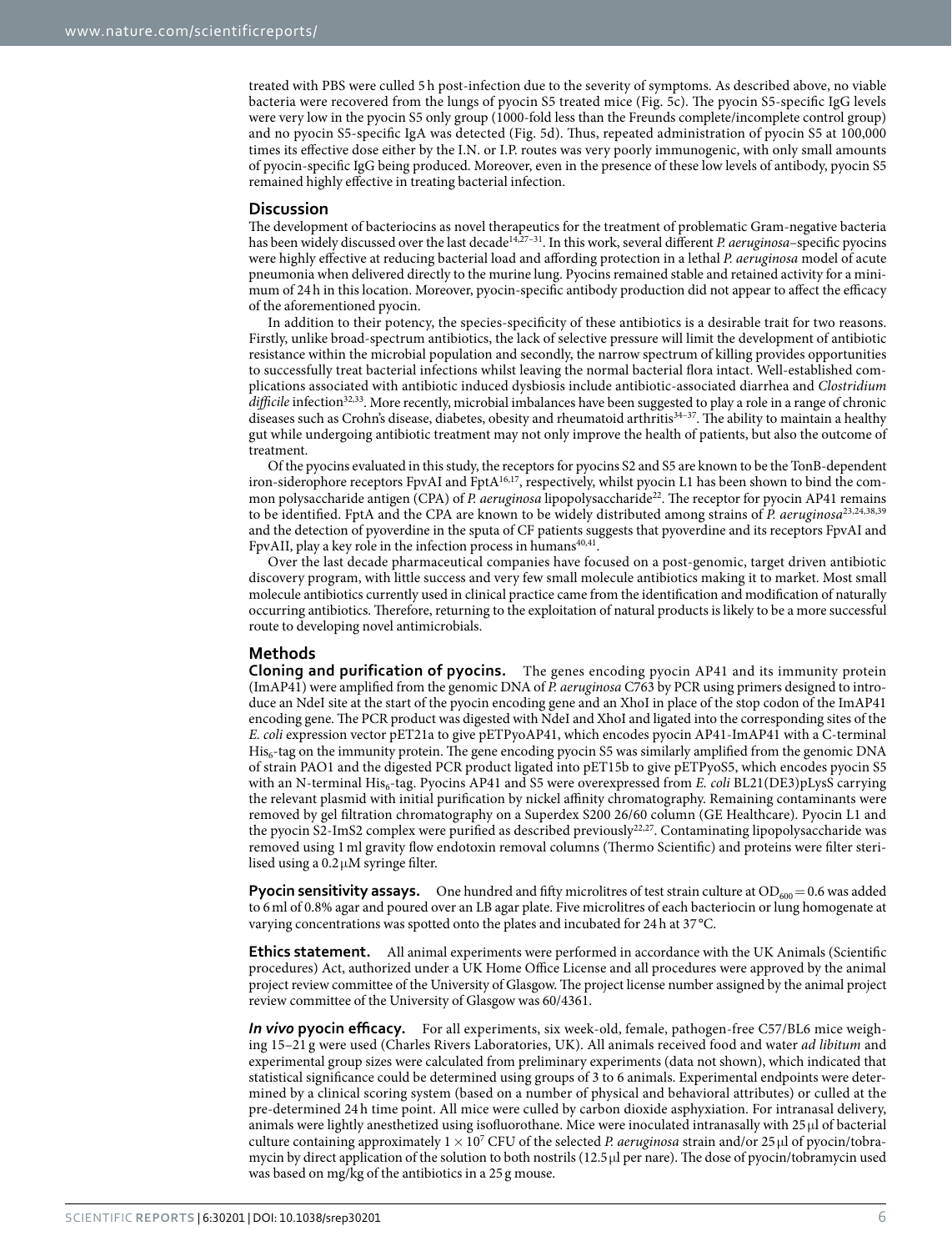**Histology.** Lungs were fixed *in situ* using 10% formalin solution before being removed and placed in fixative. Histology processing and hematoxylin and eosin (H&E) staining was carried out by the Veterinary Diagnostic Services Laboratory at the University of Glasgow. High-resolution whole slide images were captured on the Leica SCN400 slide scanner and slides were scored blind by two independent assessors for peribronchial infiltrate and alveolar involvement.

**Repeated pyocin exposure.** Pyocin S5 or PBS was given three times, two weeks apart with administration either via intranasal route (referred to as I.N. groups) or intraperitoneal route (referred to as I.P. groups). For I.N. administration the groups were: PBS and pyocin S5 (75 μg; 25 μl at 3 mg ml<sup>−1</sup>). For I.P. administration the group was pyocin S5 (75 μg; 100 μl at 750 μg ml<sup>-1</sup>). Thirteen weeks after the first exposure mice (n = 5) were infected with *P. aeruginosa* P8 (I.N group infected with  $1.4 \times 10^7$  CFU, I.P group infected with  $5.0 \times 10^6$  CFU) and treated intranasally one hour post-infection with 75 μg of pyocin S5 or PBS, as described previously. For analysis of IgG and IgA responses, blood was obtained via cardiac puncture immediately after carbon dioxide asphyxiation. Serum was stored at −80 °C. For ELISAs Greiner 96-well plates (MaxiSorp) were coated with purified recombinant pyocin S5 (7.5µg ml<sup>-1</sup>, 50µl/well) protein in PBS overnight at 4 °C. The plates were washed three times with phosphate buffered saline +0.05% TWEEN20 (PBST) and then blocked for 1h at 37 °C with 150 μl of blocking buffer (1% bovine serum albumin (BSA) in PBS). After washing, five-fold serially diluted samples were added, starting at a dilution of 1/50 in blocking buffer, and incubated for 2 h at 37 °C. Serum from mice given pyocin S5+Freunds complete/incomplete subcutaneously three times over four weeks was used as a positive control on each plate. After washing with PBST, 50 μl of anti-mouse IgG (Fc specific)–peroxidase antibody ((1/1000 dilution) Sigma, UK) or anti-mouse IgA (α-chain specific)−peroxidase antibody ((1/250 dilution) Sigma, UK) in PBST/0.1%, BSA was added and plates were incubated for 1h at 37 °C. Plates were developed using SIGMA*FAST* OPD (*o*-Phenylenediamine dihydrochloride) tablets (Sigma, UK).

**Statistics.** Due to small sample sizes non-parametric tests were used for analysis. The Kruskal-Wallis one-way analysis of variance method was used to test if samples originated from the same distribution. One-sided Mann-Whitney U tests with a significance threshold of  $P \le 0.05$ , adjusted for multiple comparisons using the Bonferroni correction, was then used to analyse the specific sample pairs for significant differences. All mice, including outliers were included in the statistical analysis.

#### **References**

- <span id="page-6-0"></span>1. Souli, M., Galani, I. & Giamarellou, H. Emergence of extensively drug-resistant and pandrug-resistant Gram-negative bacilli in Europe. *Eur. Surveil*. **13** (2008).
- 2. Vila, J. & Luis Martinez, J. Clinical impact of the over-expression of efflux pump in nonfermentative Gram-negative bacilli, development of efflux pump inhibitors. *Curr. Drug Targets*. **9,** 797–807 (2008).
- 3. Nikaido, H. Molecular basis of bacterial outer membrane permeability revisited. *Microbiol. Mol. Bio. Rev*. **67,** 593–656 (2003).
- 4. Flamm, R. K. *et al.* Factors associated with relative rates of antibiotic resistance in Pseudomonas aeruginosa isolates tested in clinical laboratories in the United States from 1999 to 2002. *Antimicrob. Agents Chemother*. **48,** 2431–2436 (2004).
- <span id="page-6-1"></span>5. Livermore, D. M. Multiple mechanisms of antimicrobial resistance in Pseudomonas aeruginosa: our worst nightmare? *Clin. Infect. Dis.* **34,** 634–640 (2002).
- 6. Drenkard, E. & Ausubel, F. M. Pseudomonas biofilm formation and antibiotic resistance are linked to phenotypic variation. *Nature*. **416,** 740–743 (2002).
- 7. Mah, T. F. *et al.* A genetic basis for Pseudomonas aeruginosa biofilm antibiotic resistance. *Nature*. **426,** 306–310 (2003).
- <span id="page-6-2"></span>8. Farrell, D. J., Flamm, R. K., Sader, H. S. & Jones, R. N. Antimicrobial activity of ceftolozane-tazobactam tested against Enterobacteriaceae and Pseudomonas aeruginosa with various resistance patterns isolated in U.S. Hospitals (2011–2012). *Antimicrob. Agents Chemother.* **57,** 6305–6310 (2013).
- <span id="page-6-3"></span>9. Shlaes, D. M., Sahm, D., Opiela, C. & Spellbergc, B. The FDA reboot of antibiotic development. *Antimicrob. Agents Chemother.* **57,** 4605–4607 (2013).
- 10. Bumann, D. Has nature already identified all useful antibacterial targets? *Curr Opin Microbiol*. **11,** 387–392 (2008).
- 11. Payne, D. J., Gwynn, M. N., Holmes, D. J. & Pompliano, D. L. Drugs for bad bugs: confronting the challenges of antibacterial discovery. *Nature Reviews Drug Discovery*. **6,** 29–40 (2007).
- <span id="page-6-4"></span>12. Parret, A. H. A. & De Mot, R. Bacteria killing their own kind: novel bacteriocins of pseudomonas and other gamma-proteobacteria. *Trends Microbiol.* **10,** 107–112 (2002).
- <span id="page-6-8"></span><span id="page-6-6"></span>13. Cascales, E. *et al.* Colicin biology. *Microbiol. Mol. Bio. Rev*. **71,** 158–229 (2007).
- 14. Michel-Briand, Y. & Baysse, C. The pyocins of Pseudomonas aeruginosa. *Biochimie*. **84,** 499–510 (2002).
- 15. Fyfe, J. A. M., Harris, G. & Govan, J. R. W. Revised pyocin typing ethod for Pseudomonas aeruginosa. *J. Clin. Microbiol.* **20,** 47–50 (1984).
- <span id="page-6-5"></span>16. Elfarash, A., Wei, Q. & Cornelis, P. The soluble pyocins S2 and S4 from Pseudomonas aeruginosa bind to the same FpvAI receptor. *MicrobiologyOpen*. **1,** 268–275 (2012).
- <span id="page-6-10"></span>17. Elfarash, A. *et al.* Pore-forming pyocin S5 utilizes the FptA ferripyochelin receptor to kill Pseudomonas aeruginosa. *Microbiology-Uk*. **160,** 261–269 (2014).
- 18. Kleanthous, C. Swimming against the tide: progress and challenges in our understanding of colicin translocation. *Nature Reviews Microbiology*. **8,** 843–848 (2010).
- 19. Ferguson, A. D. & Deisenhofer, J. TonB-dependent receptors structural perspectives. *Biochim. Biophys. Acta*. **1565,** 318–332 (2002).
- 20. Housden, N. G. *et al.*, Intrinsically Disordered Protein Threads Through the Bacterial Outer-Membrane Porin OmpF. *Science*. **340,** 1570–1574 (2013).
- 21. Baysse, C. *et al.* Uptake of pyocin S3 occurs through the outer membrane ferripyoverdine type II receptor of Pseudomonas aeruginosa. *J. Bacteriol.* **181,** 3849–3851 (1999).
- <span id="page-6-7"></span>22. McCaughey, L. C. *et al.* Lectin-like bacteriocins from Pseudomonas spp. utilise D-rhamnose containing lipopolysaccharide as a cellular receptor. *PLoS. Pathog.* **10,** e1003898 (2014).
- <span id="page-6-11"></span>23. Weisner, A. M., Chart, H., Bush, A., Davies, J. C. & Pitt, T. L. Detection of antibodies to Pseudomonas aeruginosa in serum and oral fluid from patients with cystic fibrosis. *J. Med. Microbiol.* **56,** 670–674 (2007).
- <span id="page-6-12"></span>24. Lam, M. Y. C. *et al.* Occurrence of a common lipopolysaccharide antigen in standard and clinical strains of Pseudomonas aeruginosa. *J. Clin. Microbiol.* **27,** 962–967 (1989).
- <span id="page-6-9"></span>25. Dingemans, J., Ghequire, M. G., Craggs, M., De Mot, R. & Cornelis, P. Identification and functional analysis of a bacteriocin, pyocin S6, with ribonuclease activity from a Pseudomonas aeruginosa cystic fibrosis clinical isolate. *MicrobiologyOpen* (2016).